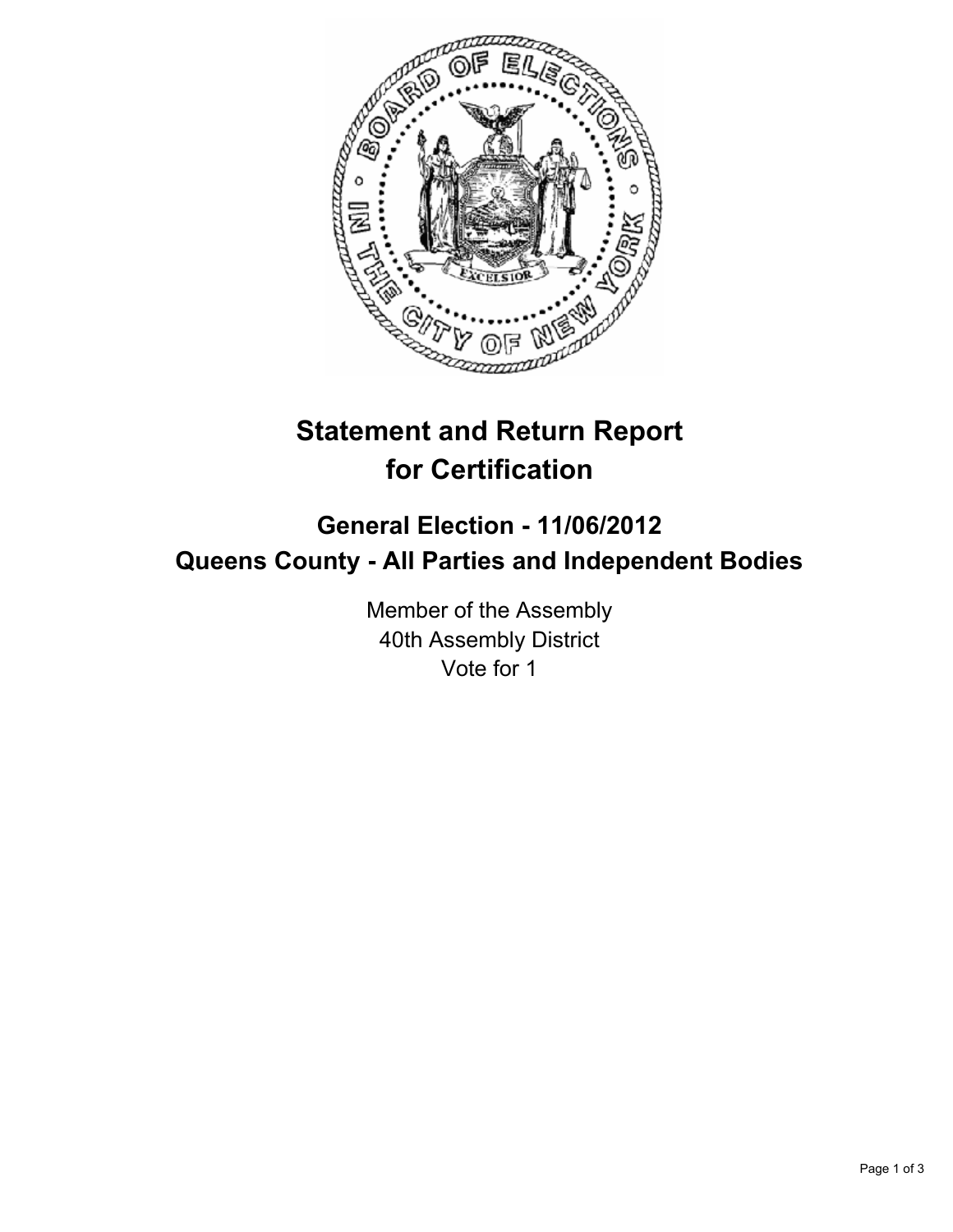

## **Assembly District 40**

| PUBLIC COUNTER                                           | 21,100           |
|----------------------------------------------------------|------------------|
| <b>EMERGENCY</b>                                         | 7                |
| ABSENTEE/MILITARY                                        | 848              |
| <b>FEDERAL</b>                                           | 171              |
| SPECIAL PRESIDENTIAL                                     | 0                |
| <b>AFFIDAVIT</b>                                         | 1,566            |
| <b>Total Ballots</b>                                     | 23,692           |
| Less - Inapplicable Federal/Special Presidential Ballots | (171)            |
| <b>Total Applicable Ballots</b>                          | 23,521           |
| RON KIM (DEMOCRATIC)                                     | 12,928           |
| PHILIP GIM (REPUBLICAN)                                  | 6,409            |
| RON KIM (WORKING FAMILIES)                               | 386              |
| RON KIM (INDEPENDENCE)                                   | 147              |
| <b>BRIAN GABIREL (WRITE-IN)</b>                          | 1                |
| DANIEL WERNER (WRITE-IN)                                 | 1                |
| DIANA TORBARINA (WRITE-IN)                               | 1                |
| ETHEL CHEN (WRITE-IN)                                    | 1                |
| JAMES ALEX BARRON (WRITE-IN)                             | 1                |
| <b>JEANNIE ECHEVERRI (WRITE-IN)</b>                      | 2                |
| JOE AMOROSO (WRITE-IN)                                   | $\mathbf{1}$     |
| JOHN REIDLE (WRITE-IN)                                   | $\mathbf 1$      |
| JOHN SCANDALIOS (WRITE-IN)                               | $\boldsymbol{2}$ |
| KEITH LEWIS (WRITE-IN)                                   | 1                |
| MARTHA FLORES-VAZQUEZ (WRITE-IN)                         | 10               |
| MATTHEW SHEAHAN (WRITE-IN)                               | 1                |
| ROBERT HEANY (WRITE-IN)                                  | 1                |
| SAM BARBER (WRITE-IN)                                    | 1                |
| TONY AVELLA (WRITE-IN)                                   | 1                |
| UNATTRIBUTABLE WRITE-IN (WRITE-IN)                       | 8                |
| WILLIAM BAREFIELD (WRITE-IN)                             | 1                |
| <b>Total Votes</b>                                       | 19,905           |
| Unrecorded                                               | 3,616            |